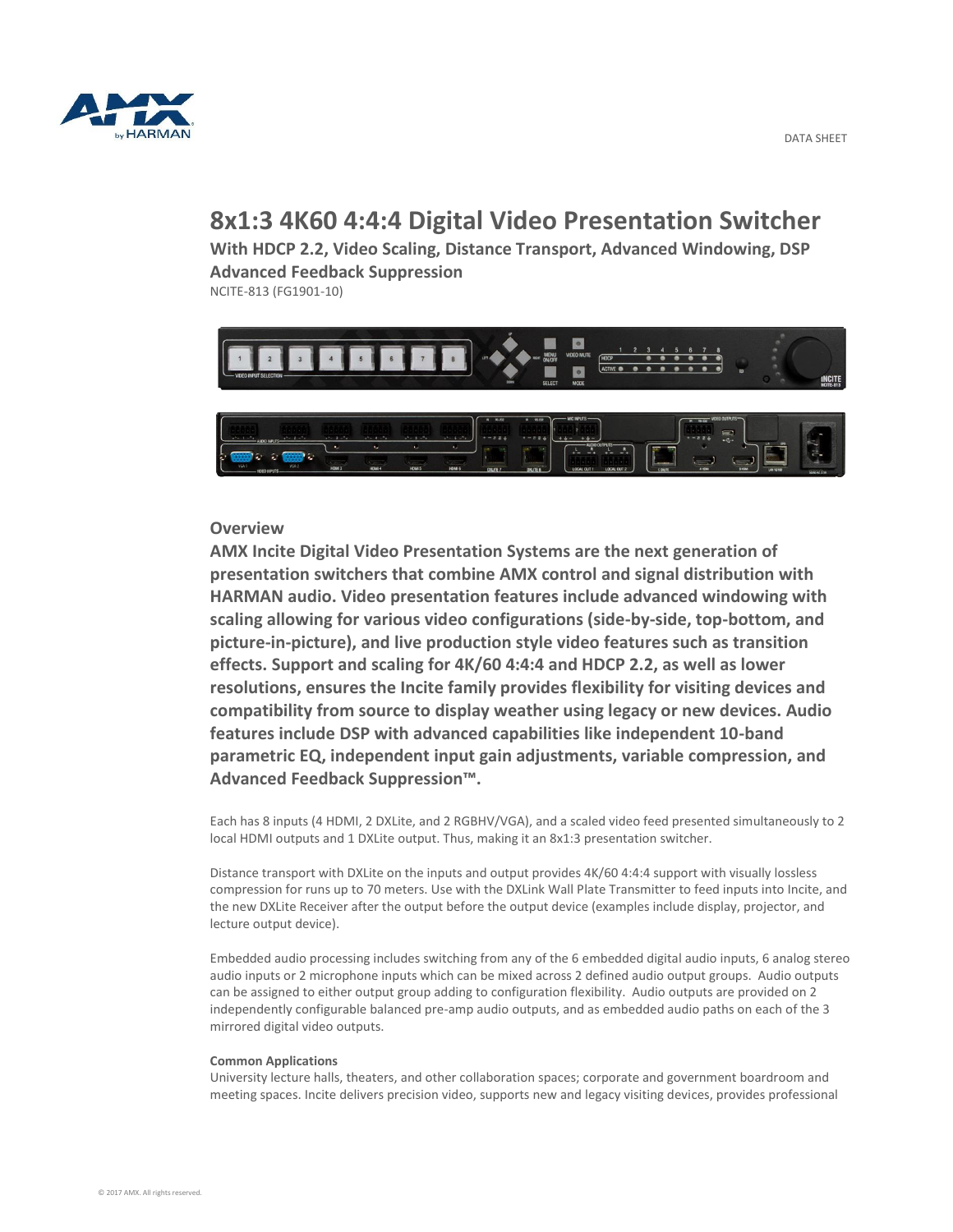presentation transitions and windowing features, and promises the best audio on the market, making it the ideal solution for any high use presentation area.

#### **Features**

- **4K/60 4:4:4 Support** Incite supports today's 4K content without modifying the color space or reducing the frame rate.
- **HDMI 2.0 and HDCP 2.2 Support** By incorporating HDMI 2.0 and HDCP 2.2, Incite is compatible with all the latest 4K sources and displays.
- **Scaled Outputs** Provides current and future support for permanent and visiting source devices connected at the same time, both 4K and non 4K. Current HD signals can be up-scaled, while 4K60 can be downscaled, providing flexible compatibility from source to display.
- **Advanced Windowing with Scaling** Send two sources to a single display in various preset configurations (side-by-side, top-bottom, and picture-in-picture) and regardless of source resolution, Incite will scale the sources to fit the resolution requirements of the destination display. The Incite also includes "Live Production" style video features such as transition effects when switching between sources, providing presenters with a professional look and feel.
- **DSP by BSS** Includes an integrated digital signal processor with advanced capabilities like independent 10 band parametric EQ, independent input gain adjustments and variable compression, allow precision tuning to match unique source and room attributes. Enhanced Microphone Processing includes 3-band EQ, compressional, gating, auto-ducking, and limiting on each microphone input to ensure crystal clear communication.
- **dbx AFS (Advanced Feedback Suppression™)** –Advanced Feedback Suppression (AFS) takes the guesswork out of controlling feedback, which is not only annoying but can even damage speakers – and ears. AFS is flexible and easy to use: just choose the level of suppression you want, and you're done. AFS automatically stops feedback in its tracks.
- **Distance Transport** Extend the reach of 4K60 4:4:4 to 70 meters, well beyond the capabilities of typical HDMI cabling.
- **Flexible Interface Options** Interface options include integrated web GUI, front control panel, On Screen Menu Setup and is a Native NetLinx device which can be controlled via native NetLinx ICSP commands. Full feedback and notifications are provided for NetLinx integration.

| <b>GENERAL</b>               |                                                 |
|------------------------------|-------------------------------------------------|
| Enclosure                    | Metal with black matte finish                   |
| Dimensions (HWD)             | 1 11/16" x 19" 14" (4.4 cm x 48.3 cm x 35.6 cm) |
| Weight                       | <b>TBA</b>                                      |
| <b>Regulatory Compliance</b> | TBA                                             |
| Included Accessories         | • (1) Power Cord, Universal                     |
|                              | • (2) Front Rack Mounting Brackets              |
|                              | • (4) Rubber feet                               |
|                              | • Other TBA                                     |

## **Specifications**

| <b>ACTIVE POWER REQUIREMENTS</b> |                                 |
|----------------------------------|---------------------------------|
| Power Consumption                | <b>TBA</b>                      |
| <b>Power Connector</b>           | <b>IEC Power Cord Connector</b> |
|                                  | 100-240 VAC                     |
|                                  | 50-60 Hz                        |

| <b>ENVIRONMENTAL</b>       |                                                                          |
|----------------------------|--------------------------------------------------------------------------|
| Temperature (Operating)    | 0° C to 40° C (32° F to 104° F)                                          |
| Temperature (Storage)      | $-10^{\circ}$ C to 70 $^{\circ}$ C (14 $^{\circ}$ F to 158 $^{\circ}$ F) |
| Humidity (Operating)       | 5% to 85% RH                                                             |
| Heat Dissipation (Typical) | TBA                                                                      |
| Heat Dissipation (Standby) | TBA                                                                      |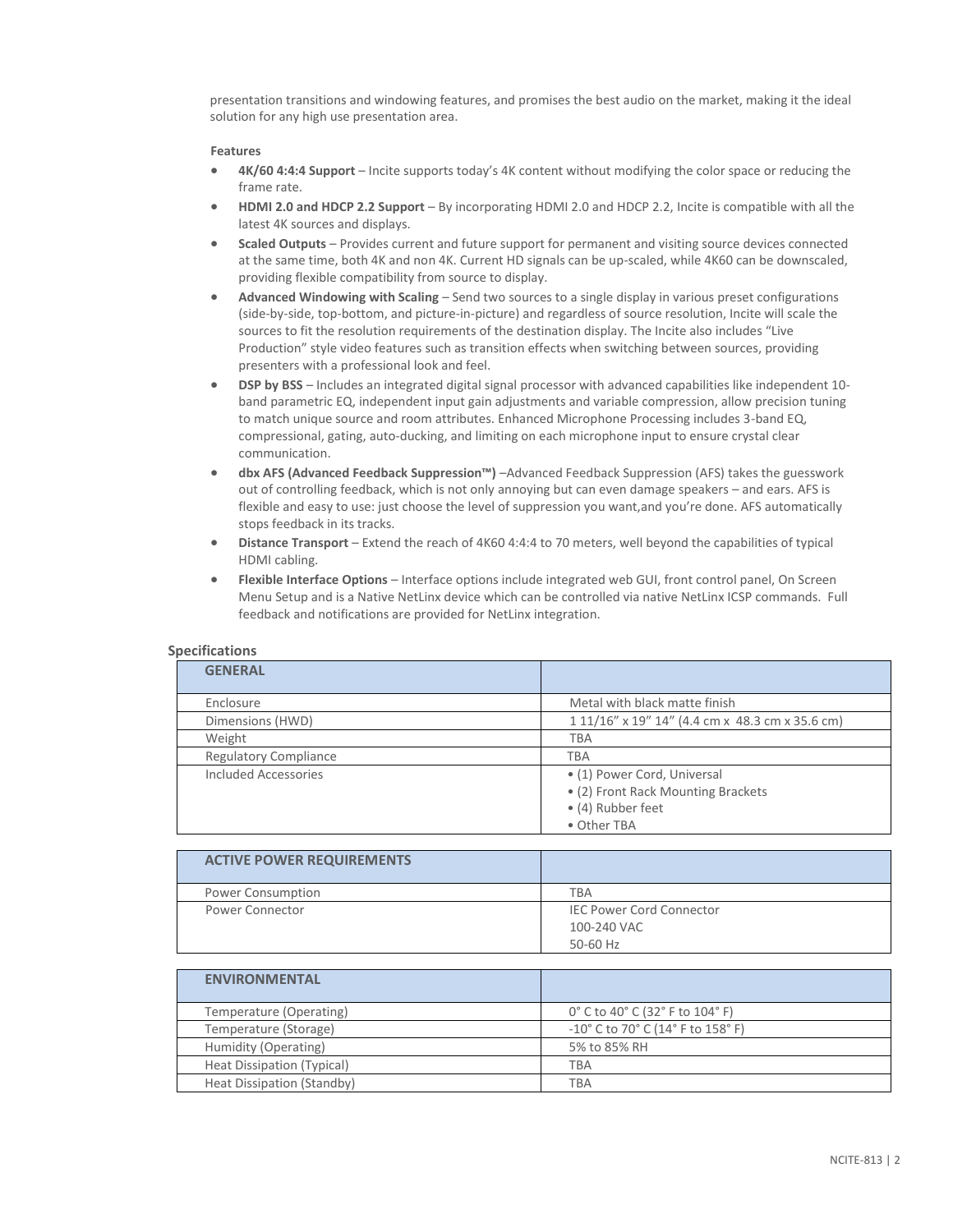| <b>ETHERNET</b>    |                                                                                                                                         |
|--------------------|-----------------------------------------------------------------------------------------------------------------------------------------|
| Connection         | (1) RJ-45                                                                                                                               |
| Description        | 10/100 Port RJ-45 connector provides TCP/IP<br>communication                                                                            |
| Link/Act Indicator | Link/Activity LED (green) blinks when receiving<br>Ethernet data packets, one on Ethernet RJ-45<br>connector and one on the front panel |
| Speed Indicator    | Speed LED (yellow) lights On when the connection<br>speed is 100 Mbps Ethernet connection and turns OFF<br>when the speed is 10 Mbps    |

| <b>INTEGRATED AMPLIFIER</b>                    |  |
|------------------------------------------------|--|
| Integrated Amplifier Not Included on NCITE-813 |  |
| See NCITE-813A and NCITE-813AC for models with |  |
| amplifier                                      |  |

| <b>INTEGRATED MATRIX SWITCHER CONTROL</b>          |                                                                                                                                    |
|----------------------------------------------------|------------------------------------------------------------------------------------------------------------------------------------|
| Source Select Buttons 1-8                          | Press to select audio and video source selection                                                                                   |
| Navigation Control (Up, Down, Left, Right, Select) | For onscreen menu navigation and selection                                                                                         |
| Menu On/Off                                        | For entering or exiting onscreen menu mode                                                                                         |
| Video Mute                                         | Press to mute/un-mute (enable/disable) all video<br>output displays. Video Mute results in a blank screen<br>on the output display |
| Volume Knob                                        | Turn for volume up/down, push to mute/unmute,<br>assigned to audio group 1                                                         |

| <b>PRESENTATION SWITCHER</b> |                                                                                                                                                                                                                                                   |
|------------------------------|---------------------------------------------------------------------------------------------------------------------------------------------------------------------------------------------------------------------------------------------------|
| Video Switching              | 8x1:3 4K60 4:4:4 Video Switching, selected scaled<br>image presented to 3 outputs simultaneously                                                                                                                                                  |
| Video Inputs                 | (2) HD15; supports RGBHV<br>(4) HDMI; supports 4K60 4:4:4 HDMI 2.0/HDCP 2.2<br>(2) DXLite; supports 4K60 4:4:4 HDMI 2.0, HDCP 2.2,<br>audio, and power (receives signals from DX-TX-DWP-<br>4K DXLink 4K HDMI Decor Style Wall Plate Transmitter) |
| Video Outputs                | (2) HDMI; supports 4K60 4:4:4 HDMI 2.0/HDCP 2.2<br>(1) DXLite; supports 4K60 4:4:4 HDMI 2.0, HDCP 2.2,<br>audio, power, and USB 2.0 (sends signal to DXL-RX-<br>4K60 DXLite RX)                                                                   |
| <b>HDCP Support</b>          | Yes, including HDCP 1.x and HDCP 2.2<br>Key Management System<br>AMX HDCP InstaGate Pro™ Technology<br>Key support up to 16 devices per output, independent<br>of source device                                                                   |
| <b>EDID Management</b>       | A preferred EDID can be selected for each input or any<br>display EDID can be mirrored to any input<br>independently                                                                                                                              |

| HDMI WITH HDMI           |                                                      |
|--------------------------|------------------------------------------------------|
|                          |                                                      |
| Signal Type Support      | HDMI 2.0, HDCP 2.2                                   |
|                          | DVI-D (Single Link With HDMI Cable Adapter)          |
|                          | DisplayPort ++ (Input Only, With HDMI Cable Adapter) |
| Input Connectors         | (4) HDMI Type A Female Ports                         |
| <b>Output Connectors</b> | (2) HDMI Type A Female Ports                         |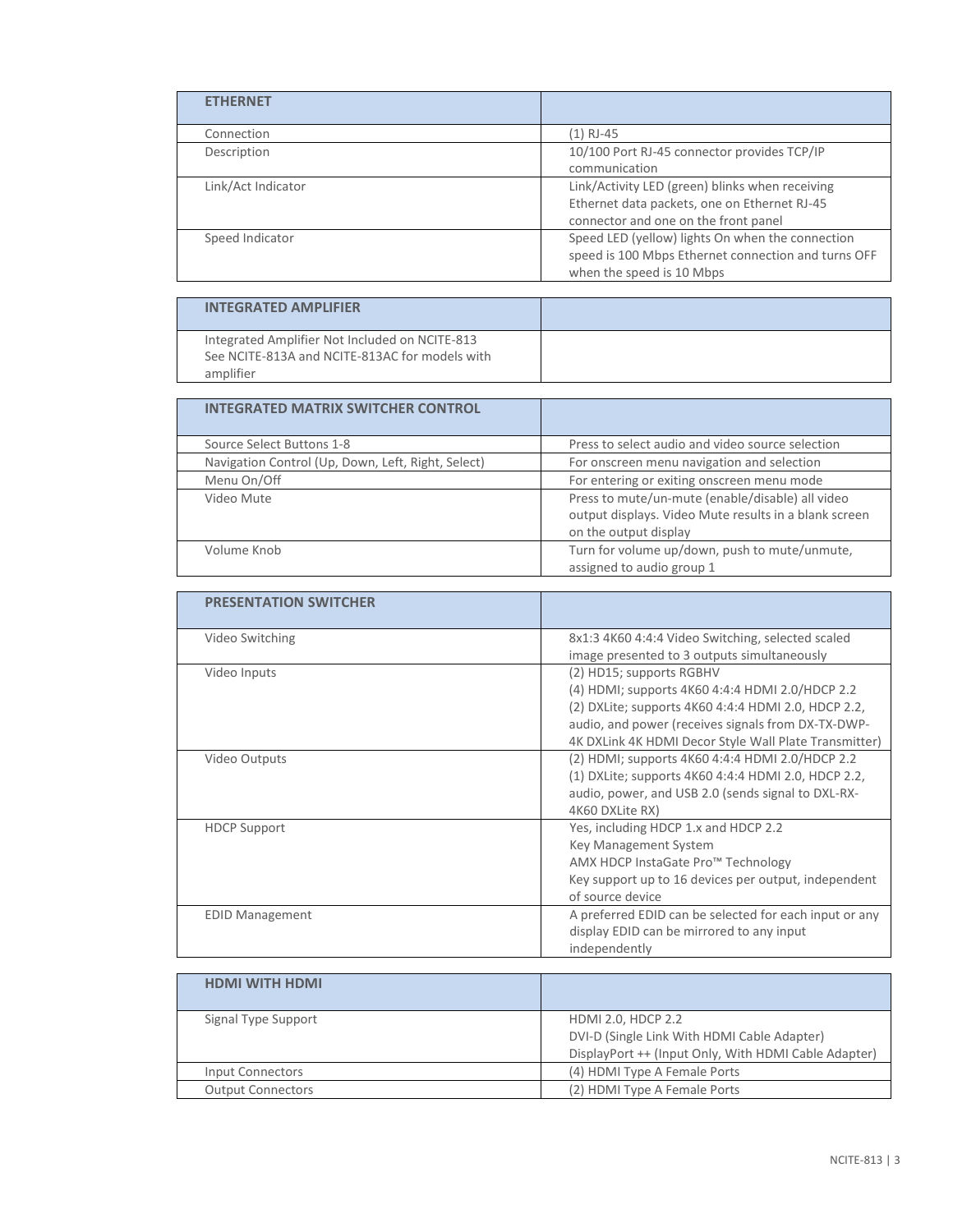| <b>Output Scaling</b>          | Yes, selected scaled image presented to 3 outputs (2) |
|--------------------------------|-------------------------------------------------------|
|                                | HDMI and 1 DXLite) simultaneously                     |
| Video Data Rate (Max)          | 18 Gbps (Max)                                         |
| Video Pixel Clock (Max)        | Up to 600 Mhz                                         |
| Progressive Resolution Support | 480p up to 4096x2160@ 60 Hz 4:4:4 including           |
|                                | 3840x2160 4:4:4                                       |
| Interlaced Resolution Support  | 480i, 576i, 1080i                                     |
| 4K Resolution Support (Max)    | 3840x2160p@24/25/30/60 Hz @ 4:4:4                     |
|                                | 4096x2160p@24/25/30/60 Hz @ 4:4:4                     |
| HDMI Cable Requirement         | HDMI High Speed Cable, Category 2, Required           |
| Input Equalization             | <b>TBA</b>                                            |
| Input Re-clocking (CDR)        | TBA                                                   |
| <b>HDCP Support</b>            | Yes, including HDCP 1.x and HDCP 2.2                  |
|                                | Key Management System                                 |
|                                | AMX HDCP InstaGate Pro™ Technology                    |
|                                | Key support up to 16 devices per output, independent  |
|                                | of source device                                      |

| <b>AUDIO</b>         |                                                                                                                                                                                                                                                                                                                                                                 |
|----------------------|-----------------------------------------------------------------------------------------------------------------------------------------------------------------------------------------------------------------------------------------------------------------------------------------------------------------------------------------------------------------|
| Audio Inputs         | (6) 3.5 mm 5-position captive-wire terminals; support<br>balanced (differential) or unbalanced (single-ended)<br>stereo audio<br>(2) 3.5 mm 3-pin captive-wire MIC connectors;<br>supports up to two mono microphones, unbalanced or<br>balanced audio<br>(4) HDMI connections support digital audio<br>(2) DXLink connections support embedded DXLite<br>audio |
| <b>Audio Outputs</b> | (2) Line level audio output; supports balanced or<br>unbalanced mono or stereo<br>(2) HDMI connections support embedded digital audio<br>(1) DXLite output support embedded digital audio                                                                                                                                                                       |

| <b>ANALOG VIDEO (RGBHV WITH HD15)</b> |                                       |
|---------------------------------------|---------------------------------------|
| Compatible Formats                    | <b>RGBHV</b>                          |
| Input Connector                       | $HD-15$                               |
| <b>Resolution Support</b>             | up to 1920x1200@60 Hz Reduce Blanking |
| Auto-Adjust Input                     | Supported                             |
| Digital Processing                    | 24-bit, 165 MHz                       |

| <b>DXLITE WITH RJ-45</b>       |                                                                                                                                                                                      |
|--------------------------------|--------------------------------------------------------------------------------------------------------------------------------------------------------------------------------------|
| <b>Input Connections</b>       | $(2)$ RJ-45                                                                                                                                                                          |
| Input Compatible Formats       | supports 4K60 4:4:4 HDMI 2.0, HDCP 2.2, audio, and<br>power (input)                                                                                                                  |
| <b>Output Connection</b>       | (1) RJ-45                                                                                                                                                                            |
| <b>Output Formats</b>          | supports 4K60 4:4:4 HDMI 2.0, HDCP 2.2, audio, and<br>power; output supports all this plus USB 2.0                                                                                   |
| <b>Output Scaling</b>          | Yes, selected scaled image presented to 3 outputs (2)<br>HDMI and 1 DXLite) simultaneously                                                                                           |
| <b>HDCP Support</b>            | Yes                                                                                                                                                                                  |
| <b>Twisted Pair Cable Type</b> | Shielded Cat6, Cat6A and Cat7<br>DXLink and DXLite twisted pair cable runs for<br>equipment shall only be run within a common<br>building where a common building is defined as: the |